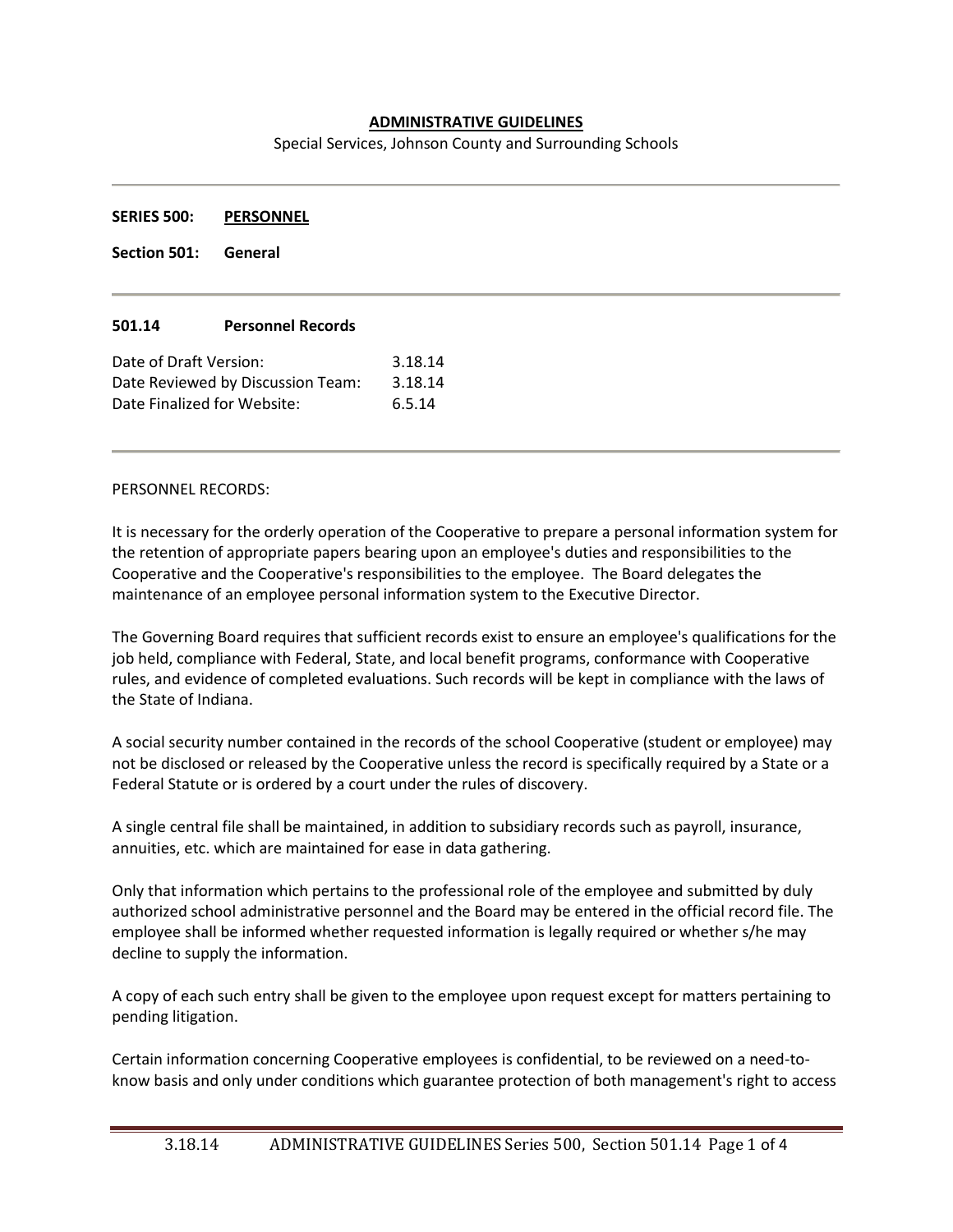information and the employee's right to unnecessary invasion of privacy. Most information in the personnel files, however, is not confidential and is available for inspection in accordance with State law.

Personnel records shall be available to administrators in the performance of their responsibilities in relation to an employee.

Only the public records portions of an employee's personnel file will be made available to a Board member except as specified in the SSJCSS policy relating to Board Member Authority.

Upon employment, a Personnel File will be created for each employee which may contain the following:

# A. **Personnel File**

- 1. a completed employment application packet
- 2. a copy of certification
- 3. transcripts
- 4. I-9 Form
- 5. W-4 and Wh-4 forms
- 6. verification of previous employment documents
- 7. automatic deposit authorization
- 8. criminal history record check
- 9. any previously accumulated sick leave
- 10. payroll deduction authorization

### B. **Confidential File**

- 1. completed application forms for insurance
- 2. record of any recent physical examination
- 3. history of any medical treatment/conditions
- 4. completed annuity forms
- 5. results of any drug tests
- 6. any FMLA documents
- 7. any other health-related documents

Professional staff members shall be responsible upon employment, for providing a complete transcript of their education and records of all prior teaching experience.

All information concerning employees' health status, including mental or physical examinations and treatments are to be kept in a confidential file. Access is limited to the employee, the employee's supervisor, the Superintendent and other central office administrators who have a supervisory relationship to the employee, and others authorized by law.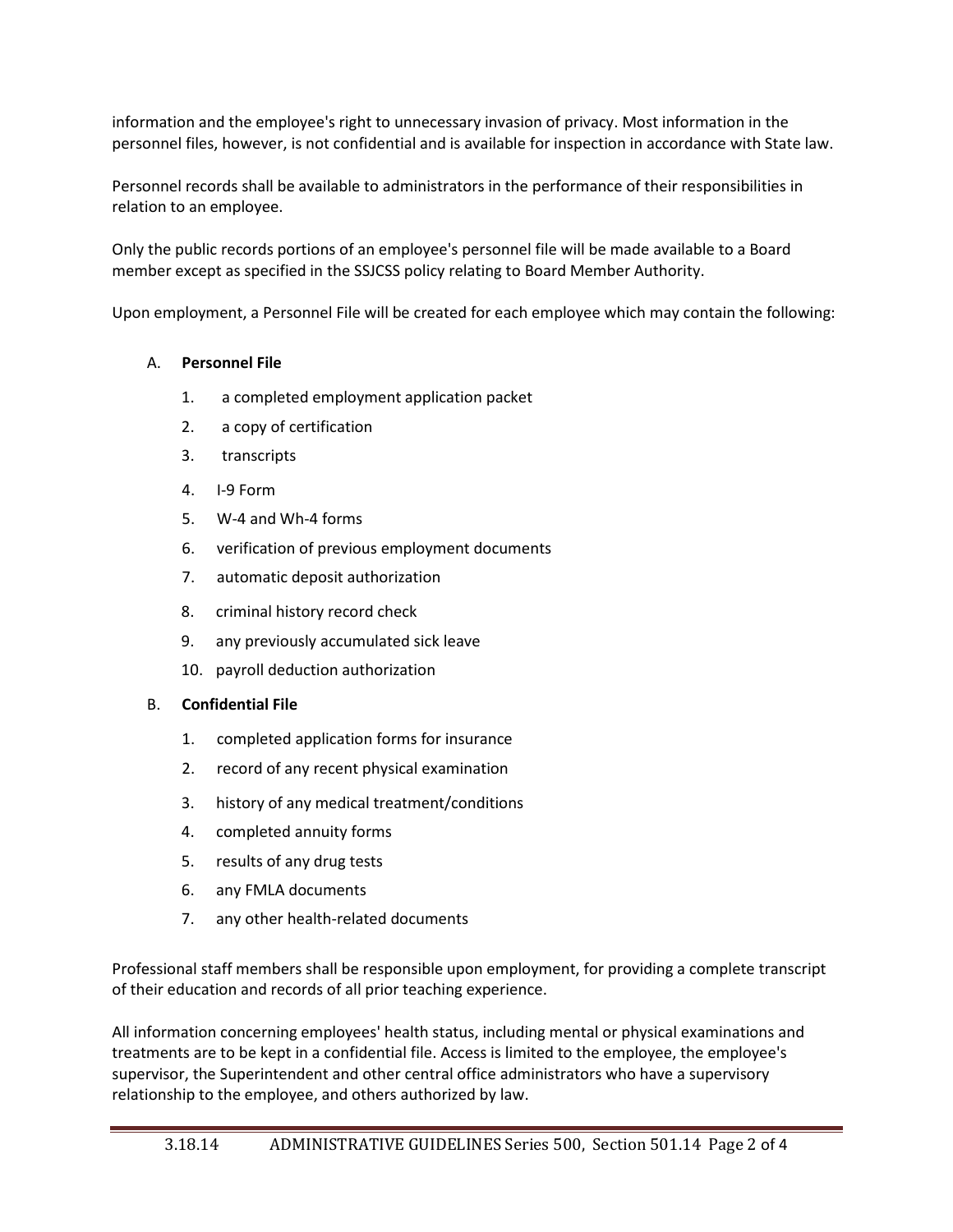### **CONTENTS**

During the period of employment with the Cooperative, additional data may also be maintained in personnel and/or confidential files:

- A. current correct name, address, and telephone number
- B. current data on education completed, including transcripts of all academic work
- C. proof of fulfillment of requirements for change in salary classification
- D. current data pertaining to certificates required by the State
- E. all appropriate health and medical information
- F. proof of discharge from military service
- G. rate of compensation
- H. completed evaluations
- I. disciplinary incidents
- J. special awards or distinctions
- K. verification of employment provided by the Cooperative to authorized agencies

#### **ACCESS TO PERSONNEL FILES**

The employee shall have access to his/her file upon written request. Employees who wish to review their own personnel file shall:

- A. request access in writing;
- B. review the record in the presence of the administrator designated to maintain said records, or designee;
- C. make no alterations or additions to the record nor remove any material therefrom;
- D. sign and date a log attached to the file.

The Cooperative shall maintain a written record of any persons other than the employee who have had access to each employee's file.

Although most information in personnel files is a matter of public record, only verification of employment should be provided by telephone request. Any other information about an employee should be requested in writing or in person, and addressed to the Cooperative Records Officer (CRO).

### **COPIES OF MATERIAL IN PERSONNEL FILES**

Employees who wish copies of material in their personnel file shall:

A. request copies in writing;